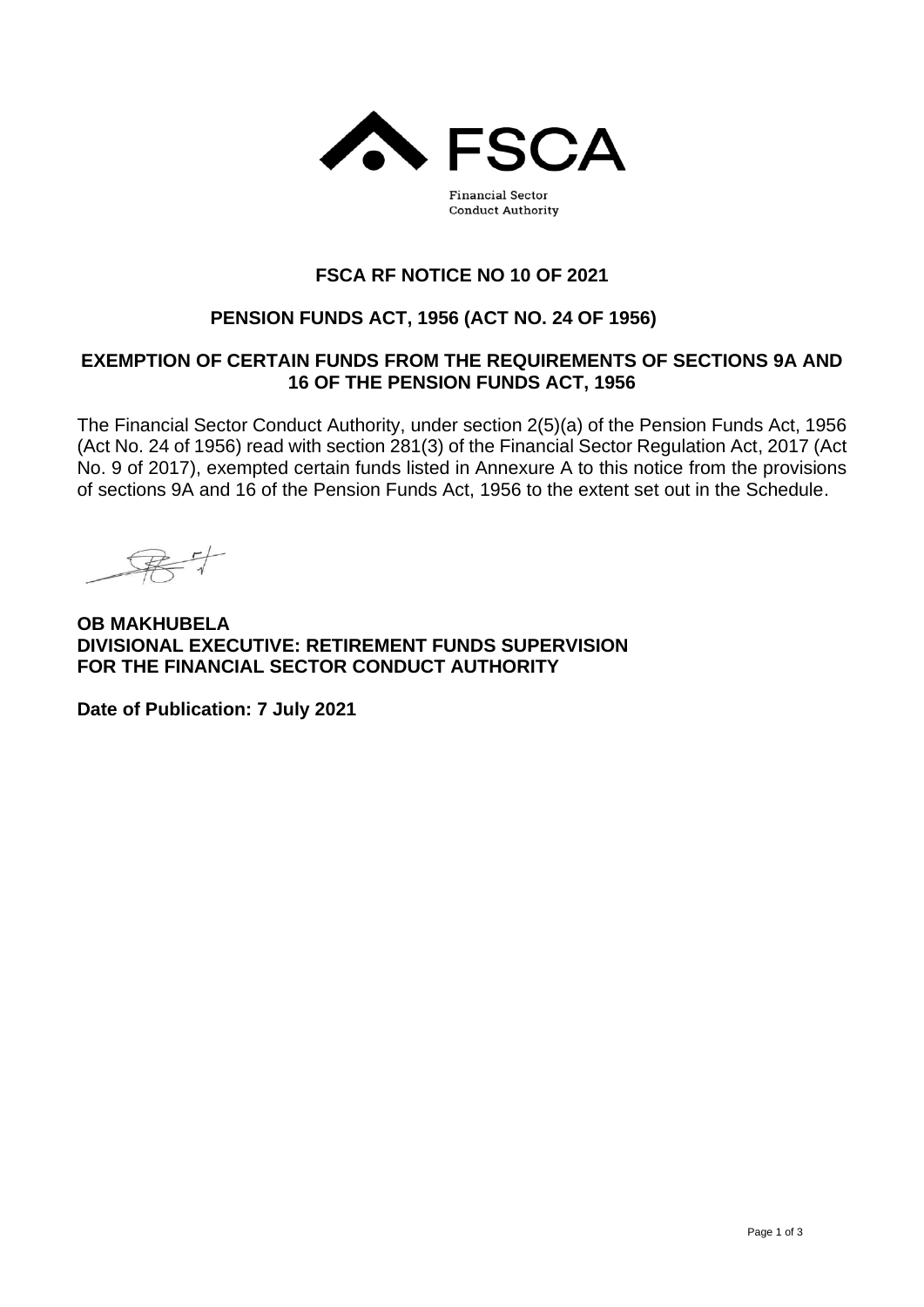## **SCHEDULE**

## **EXEMPTIONS OF CERTAIN FUNDS FROM THE REQUIREMENTS OF SECTIONS 9A AND 16 OF THE PENSION FUNDS ACT, 1956**

## **1. Definitions**

In this Schedule "the Act" means the Financial Sector Regulation Act, 2017 (Act No. 9 of 2017) and the "PFA" means the Pension Funds Act, 1956 (Act No. 24 of 1956), and any word or expression to which a meaning has been assigned in the Act or the PFA shall have the meaning so assigned to it unless a different meaning is assigned elsewhere in this Schedule.

#### **2. Applicable legislation**

- (1) Section 9A of the PFA requires every registered fund, which must have its financial condition investigated and reported on by a valuator in terms of section 16 of the PFA, to appoint a valuator.
- (2) Section 16(1) of the PFA requires that a registered fund shall, at least once in every three years, cause its financial condition to be investigated and reported upon by a valuator, and shall deposit a copy of such a report with the Authority, and shall send a copy of such report or a summary thereof, prepared by the valuator in a form prescribed and signed by the valuator, to every employer participating in the fund.
- (3) Section 2(5)(a) of the PFA provides that the Authority may, where practicalities impede the strict application of a specific provision of the PFA, exempt any fund from, or in respect of, such provision on conditions determined by the Authority.
- (4) Section 281(4) of the Act requires that where the Authority grants an exemption in terms of a financial sector law, the requirements of section 281(3) must be met and such exemption must be published. The PFA is a financial sector law as defined in section 1(1) read with Schedule 1 of the Act.

## **3. Exemption of specific entities by the Authority**

Pursuant to section 2(5)(a) of the PFA, and subject to paragraph 4 below, the Authority exempted the funds listed in Annexure A from the requirements of sections 9A and 16 of the PFA.

#### **4. Commencement and duration of exemption**

The relevant effective dates and durations of the exemptions are listed in Annexure A.

#### **5. Short title**

This exemption is called the Exemption of certain funds from the requirements of sections 9A and 16 of the Pension Funds Act, 1956, 6 of 2021.